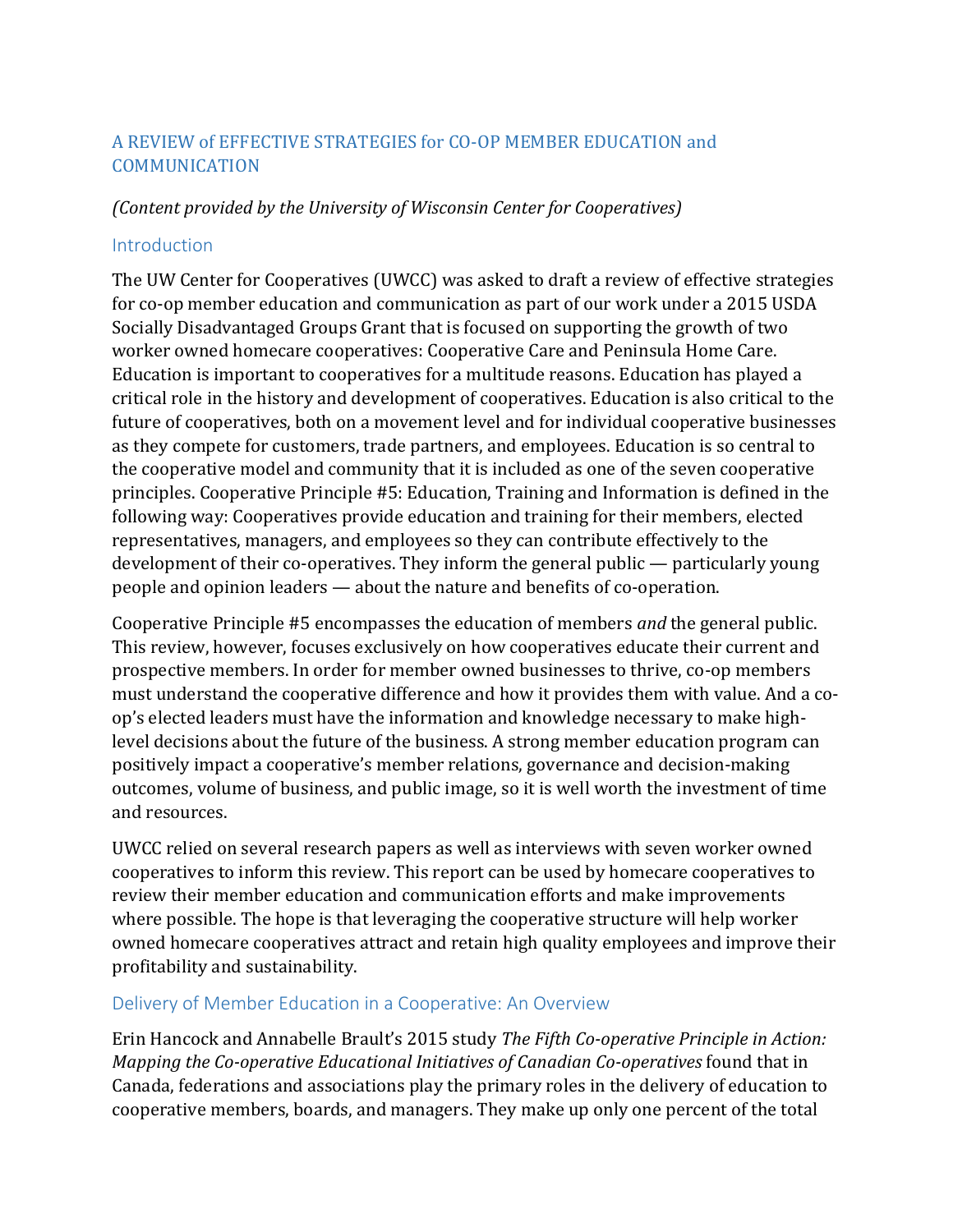number of co-ops in Canada but deliver 38 percent of the education initiatives. "Whereas primary co-ops might pitch their value proposition more specifically in terms of their products and services, associations and federations have the potential to offer initiatives covering a wide range of topics and the opportunity to reach a great number of stakeholders." (Page 19)

A 1993 *Cooperative Education Survey* conducted by John Dunn of the USDA revealed similar findings in U.S.-based cooperatives. Only 11 of the 209 cooperatives that answered the surveyed relied *exclusively* on their own cooperatives for education materials and resources. Three quarters of the respondents obtained materials from outside sources, while two-thirds looked to programs put on by outside groups. More than 60 percent brought outside experts in to play roles in their cooperatives' education pro-grams. Ninety respondents sought advice from outside experts to help plan their organizations' programs and ninety respondents relied on basic program designs created by outside sources. These findings indicate that outside providers play important roles in delivering education to cooperative members, even if they are not delivering the content in person.

Cooperative education is delivered in many formats. Hancock and Brault found that "written materials are the most common resources used within these [co-op education] initiatives and the majority are delivered through seminars and workshops. The second most common delivery method is self-instruction." (p. 24) Online trainings and resources are gaining in popularity but still lag far behind face-to-face education. A 2014 *Cooperative Education Inventory Study* by Eklou Amendah and Christina Clamp identified the following co-op education formats: workshops, certificate trainings, college courses, and webinars. Both studies point out that study groups and circles were instrumental in the formation of many successful co-op initiatives including the Antigonish Movement and Mondragon. The study group methodology continues to be used by the Federation of Southern Cooperatives. Amendah and Clamp also found that "while there are many sources of information about co-ops, there has not been a systematic inventory of the educational resources or educators who provide education and training about cooperatives." (Page 5)

Most of the literature on cooperative education is focused on all types of cooperatives with very little representation from worker cooperatives. Worker cooperatives are unique in the co-op world in that their members are engaged in both operations and governance. Thus, worker co-ops arguably have slightly different education programs and needs. Consequently, this report relies heavily on the findings of our interviews to provide guidance on how worker cooperatives are effectively delivering member education.

# Cooperative Interviews

Staff from UWCC and the ICA Group interviewed representatives from seven worker owned cooperatives about their member education and communication programs. The goals of the interviews were to document the different ways that worker co-ops are effectively educating and communicating with their workers about cooperative ownership and to gain a better understanding of the role that co-op membership could play in recruiting and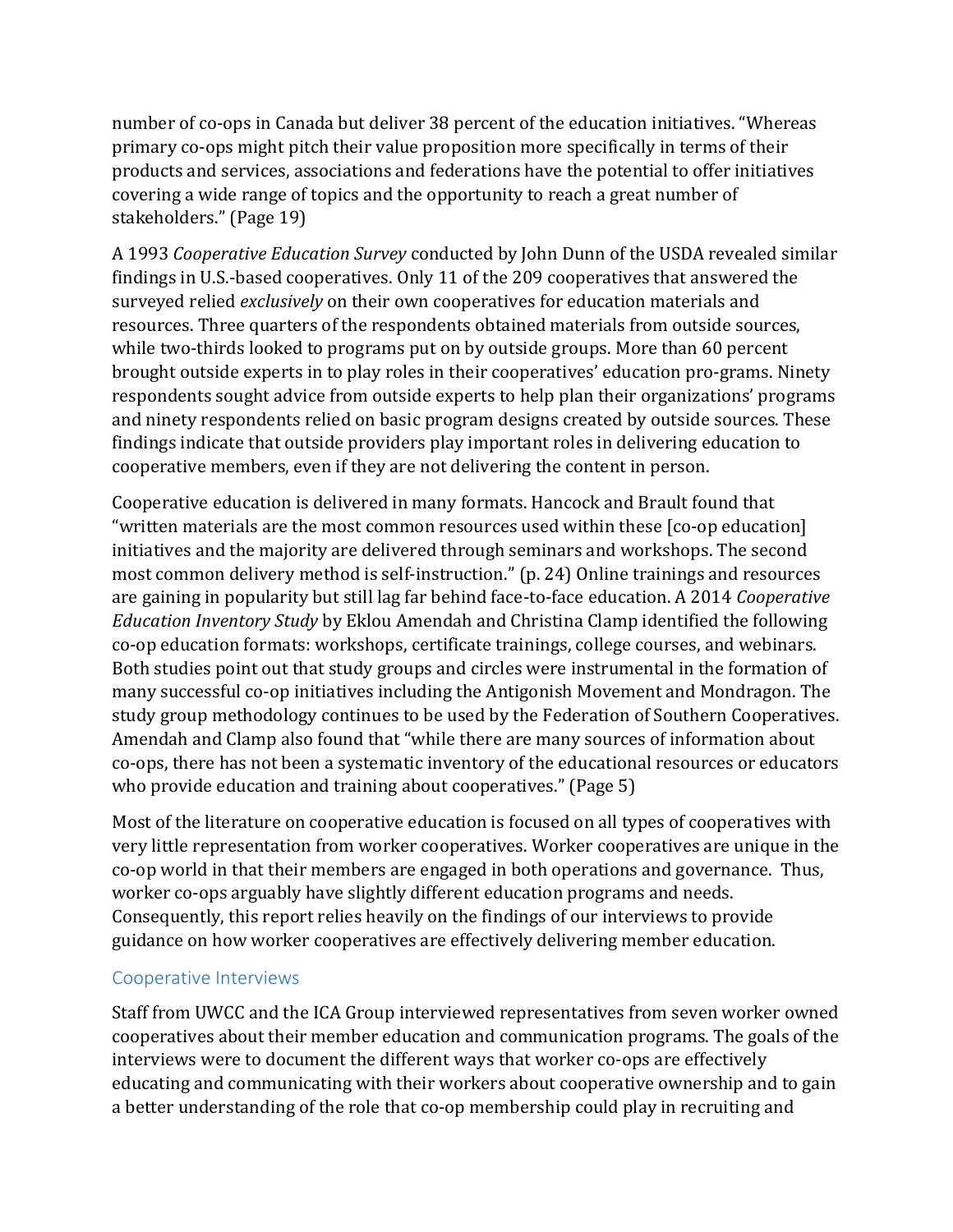retaining high quality employees. Table 1 includes key information on the cooperatives that were interviewed for this report. They range in size from 14 to 230 employees and represent a broad range of industries and regions. The cooperatives were chosen either because they have a strong member education and engagement program or because their workers spend the majority of their time working in the field (similar to the homecare industry), or both.

| $Co$ -op                                            | <b>Industry</b>                      | <b>Location</b>         | Year<br>est. | Total #<br>of<br>worke<br>rs <sup>1</sup> | # of<br>me<br>$m-$<br><b>bers</b><br>$\mathbf{1}$ | Cost of<br>memb<br>er-ship | <b>Memb</b><br>er-ship<br>requir<br>ed <sup>2</sup> |
|-----------------------------------------------------|--------------------------------------|-------------------------|--------------|-------------------------------------------|---------------------------------------------------|----------------------------|-----------------------------------------------------|
| Arizmendi                                           | Bakery cafés                         | Bay Area,<br>CA         | 1971<br>3    | 14-504                                    | n/a                                               | $$250-$<br>\$5,000         | Yes                                                 |
| Casa Nueva                                          | Restaurant                           | Athens, OH              | 1985         | 70                                        | 23                                                | \$1,800                    | N <sub>o</sub>                                      |
| Childspace                                          | Childcare                            | Philadelphi<br>a, PA    | 1988         | 50                                        | 15                                                | \$250                      | N <sub>o</sub>                                      |
| Equal<br>Exchange                                   | Coffee/tea/sna<br>ck<br>manufacturer | National                | 1986         | 140                                       | 115                                               | \$3,530                    | Yes                                                 |
| Rainbow<br>Grocery                                  | Retail grocery                       | San<br>Francisco,<br>CA | 1975         | 225                                       | 221                                               | \$10                       | Yes                                                 |
| Restif<br>Cleaning<br>Service Co-<br><sub>o</sub> p | Cleaning<br>services                 | Arcata, CA              | 1990<br>5    | 40                                        | 32                                                | \$5,000                    | Yes                                                 |
| <b>Union Cab</b>                                    | Transportation<br>services           | Madison,<br>WI          | 1979         | 230                                       | 222                                               | \$25                       | Yes                                                 |

**Table 1: Key information on cooperatives interviewed**

*1. Figures current as of July 2016.*

*2. Employees must eventually be voted in as owners in order to continue working at the cooperative.*

*3. The Cheese Board was established in 1971. Five additional worker owned Arizmendi bakeries have been established since then. The Arizmendi Association of Cooperatives is made up of all six bakeries plus a development and support collective.* 

*4. The number of employees ranges from 14 to 50 per bakery. Cheese Board is the largest.* 

*5. Restif was founded in 1983 by Chris Copple. He sold the company to the employees January* 

*1, 1990, making it a worker owned co-op.*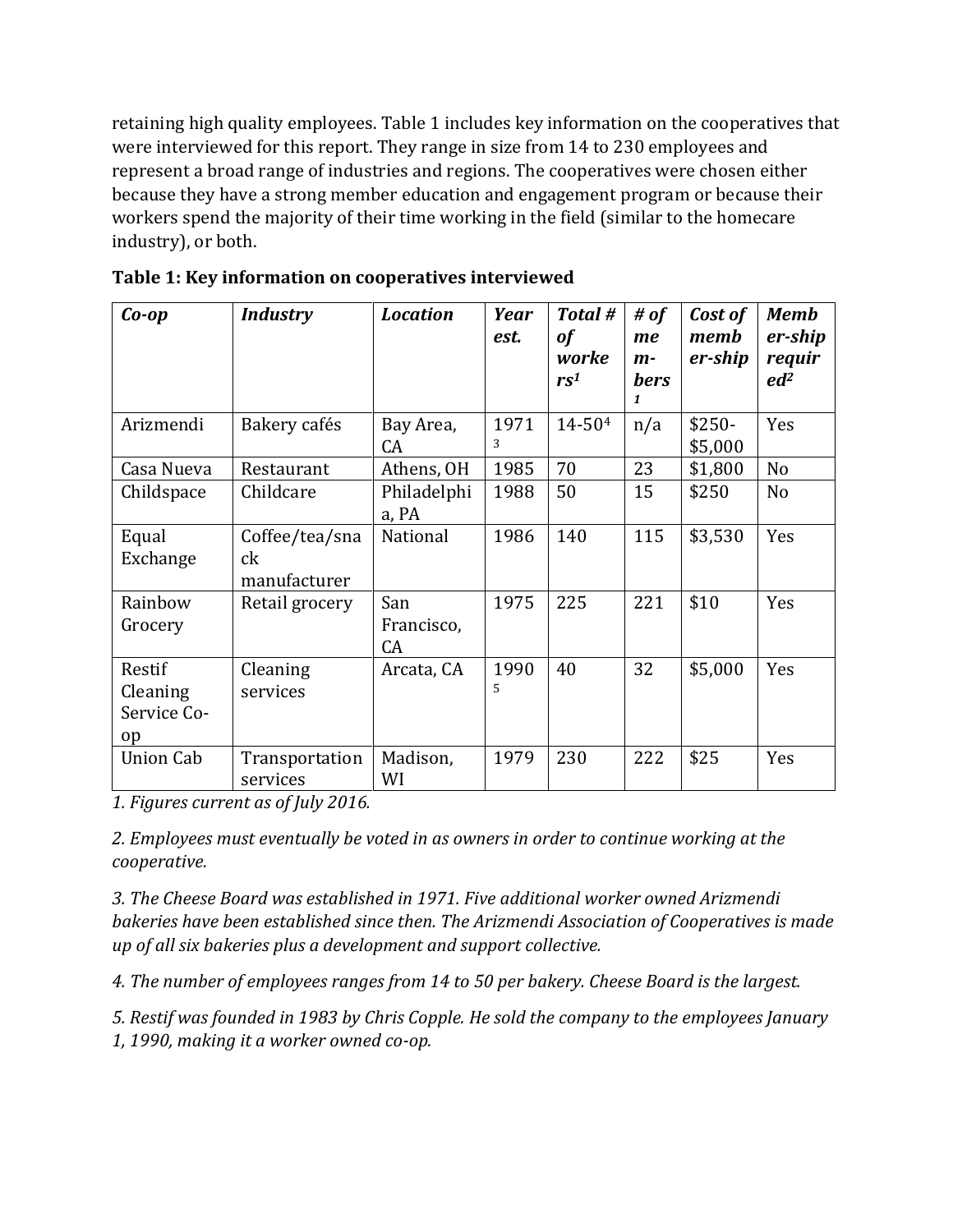# Strategies for Educating and Engaging Workers

Cooperatives use different systems and structures for promoting ownership to members. Union Cab and Equal Exchange both have education committees, whereas in other cooperatives this task often falls to the general manager or the human resources department. Cooperatives also fund member education in different ways. Union Cab does not have a specific line item for member education, but member education falls under the regular training budget, which covers the use of outside trainers and pays people for all of the trainings and meetings they sit through. At Arizmendi, the training offered by the Development and Support Collective (DSC) is included in each bakery's DSC dues. Individual bakeries may also set aside modest dollars for conferences and workshops, or members can apply on a case-by-case basis. At Equal Exchange, the Education Committee is underwritten through what they call "mission time." Employees are able to take up to ten percent of their work week to devote to something to help support the Equal Exchange mission. Members service on the Education Committee counts as their "mission time." Childspace does not have a budget line for member education, but they have been successful at securing grant funds for member promotion and training. They are currently using funds from the Ms. Foundation to develop a mentorship program and a more userfriendly membership information packet.

In worker cooperatives, prospective members may enter the cooperative in stages. In some cooperatives, employees immediately become members when they are hired. In others, employees can continue working at the company without ever becoming members. It is most common for a new hire to go through a candidacy period lasting anywhere from one month to five years depending on the co-op. At the end of the candidacy period, the employee can petition for membership. A worker cooperative needs different education strategies for each stage of member development: the hiring process, the candidacy period, and active membership.

#### Hiring Process

In many cooperatives, educating candidates on the cooperative model begins with the job posting and interview process. Arizmendi, Childspace, Equal Exchange, Restif, and Union Cab all include information on the cooperative model in their job postings and during the interview process. In most job postings, Equal Exchange also includes three questions that candidates must answer as part of their application package. One of the three questions is always co-op related. At Restif, the cooperative model is one of the first things they cover at the beginning of the interview process. Union Cab conducts a fairly extensive first interview that takes 60-90 minutes. During the interview, 15-20 minutes are dedicated to talking about the co-op, discussing the candidate's previous co-op experience, and answering questions from the candidate about the co-op. It is important to these cooperatives that prospective employees understand that working at a cooperative is different. These early explanations and conversations are the first steps to ensuring a good fit between the employee and the co-op.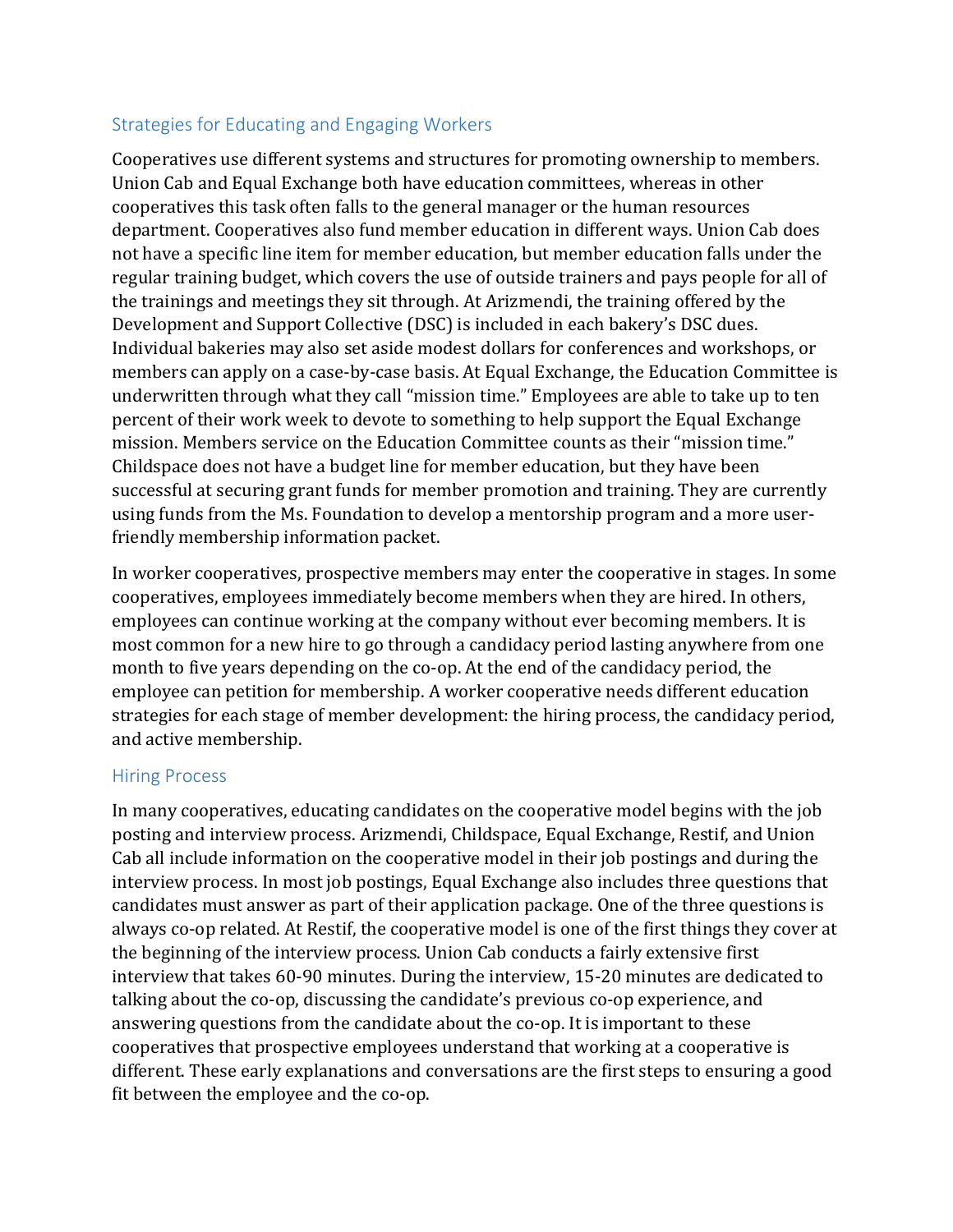Rainbow Grocery does not actively recruit employees, so they rarely post employment ads, and the store has 14 semi-autonomous departments that are each responsible for hiring, training and evaluating workers, so practices likely vary by department. Casa Nueva is the only co-op interviewed that stated they do not hire for membership or promote membership when a new employee is initially hired.

# Candidacy Period

Casa Nueva and Childspace are the only two cooperatives interviewed that do not require employees to eventually become members in order to continue working at the cooperative. In the other five cooperatives, becoming a member is required for long-term employment. In many worker cooperatives, once an employee is hired, they enter the candidacy period. Some co-ops refer to this time as the probationary, educational, or trial period. Cooperatives use several different strategies during this period to orient and educate potential members. These include mentors, structured curriculum, and attendance at board and committee meetings, as well as other informal methods.

#### **Mentors**

Four of the seven cooperatives interviewed currently use a mentorship program as part of their member candidacy process. Restif and Childspace do not have mentorship programs and Childspace is in the process of developing one.

At Casa Nueva, trial members can pick their own mentor. The mentors provide guidance and sign off on completion of the various tasks and trainings trial members must complete to become members. At Rainbow Grocery and Equal Exchange, candidates are assigned mentors outside of their departments in order to foster a more independent relationship. When candidates at Equal Exchange petition for membership, they request statements of support from their direct supervisor and their mentor, so a good mentor relationship is critical. At Arizmendi, a new hire is assigned an initial mentor then gets to pick a new mentor after five weeks. The amount of support provided by the mentor varies on a caseby-case basis. At Union Cab, the Hiring and Probation Team assigns new hires a fellow driver as a mentor, however new hires tend to develop informal mentor relationship with the driver(s) they trained with and rely on them for ongoing information and advice.

#### Curriculum

Five of the cooperatives interviewed have detailed curriculum that candidates must complete before they can petition for membership. At Arizmendi bakeries, new hires are required to attend five orientation sessions led by the Development Support Collective (DSC) on the following topics: finance, cooperative law, co-op history, leadership, and conflict resolution. DSC offers approximately one session per month.

At Casa Nueva, the trial period typically lasts three to six months. During that time, the trial member must complete the following seven workshops: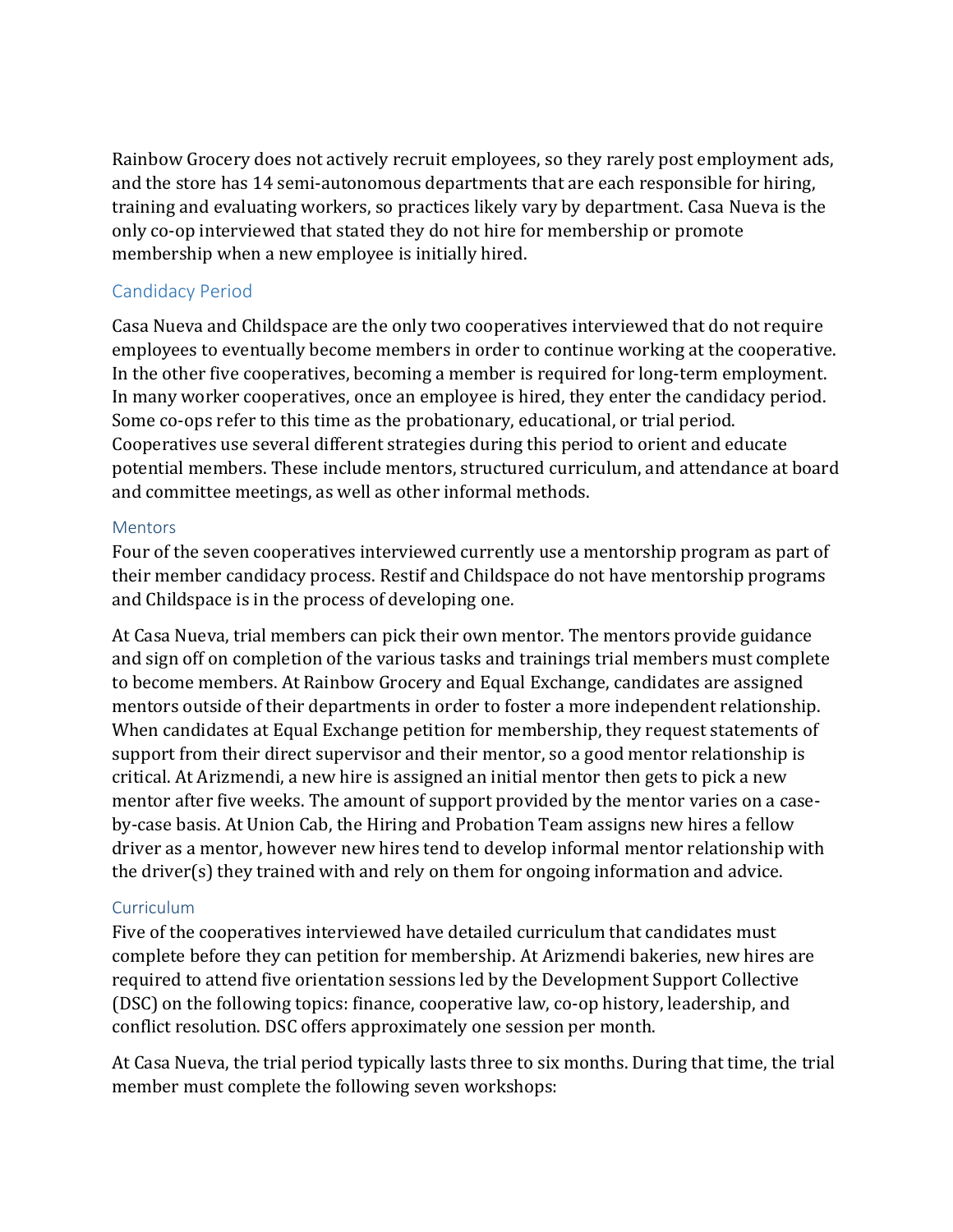- Internal capital accounts (2 hours)
- Profit and loss (1 hour)
- Balance sheet (0.5 hour)
- Cash flow (0.5 hour)
- Open [Non-violent] Communication (2-3 hours, must be completed within 2 months)
- Consensus decision-making (1 hour)
- Facilitation training (1 hour)

At Rainbow Grocery, workers must perform 1,000 hours of labor and fulfill training requirements within 18 months of hire. They may fulfill the requirements in as few as five months, but it typically takes between six and nine months. Workers must attend workshops on the following topics: collective and general history, customer service, financial, meeting process/facilitation, safety, and retail business. Workshops are offered in person on a monthly basis.

Union Cab has an extensive training program that focuses on safe driving and being part of a cooperative. One of the requirements is to sit through a two-hour democracy education class that covers the co-op's governance structure, patronage, co-op finances, and management versus governance. When a worker petitions for membership, 20 percent of their evaluation is based on their understanding of cooperatives and their willingness to cooperate. An information packet on Union Cab's Worker's Democracy Education Program is available upon request.

#### Other strategies

Several of the cooperatives require new hires to attend board and/or committee meetings as part of the candidacy process. Childspace has no formal training curriculum in place, however they have systems for bringing candidates up to speed. Candidates receive written information in a membership packet and meet with the President or a Director to review the bylaws. New members are also required to serve on the Finance Committee, which meets monthly and provides orientation to the business side of things and an opportunity to ask questions.

As mentioned above, Restif does not have a formal mentor program but new hires go through three to five days of initial training with the nighttime supervisor then work closely with their team lead for an additional four to six weeks before embarking on any independent work. Each team essentially operates as its own independent business and is responsible for setting its own budget and allocating patronage between teammates.

# Active Membership

Once an employee becomes a member, the emphasis on education and communication shifts slightly. While it is still important for members to learn about and understand how their cooperative functions, it is even more critical that members receive the information they need to make good decisions, especially members who are elected to positions of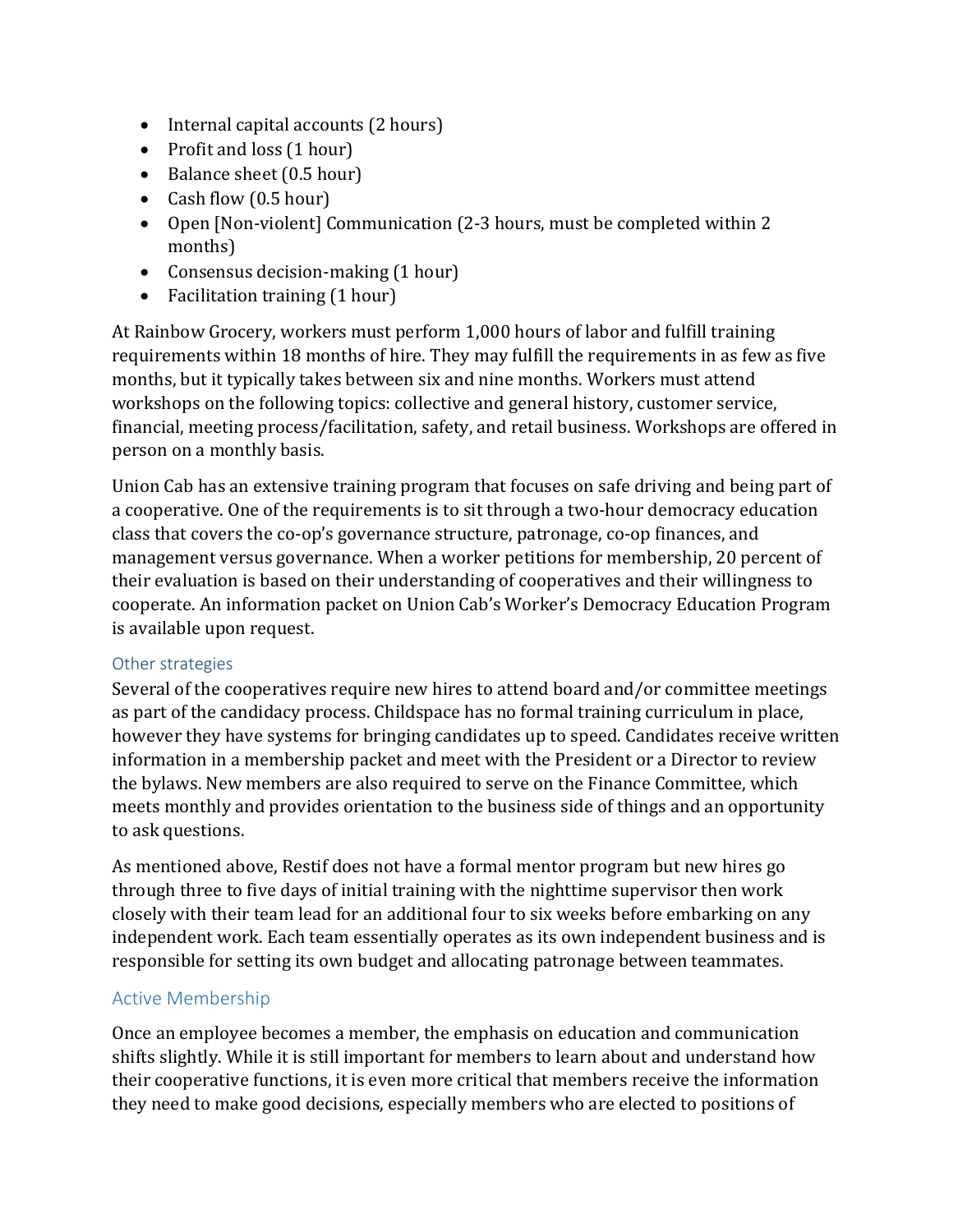leadership, and that they are motivated to participate in decision-making. Information and training are delivered to members through regularly scheduled board, committee, and team meetings as well as external workshops and conferences.

At Restif, the management team, supervisors, and team leads all attend external trainings throughout the year including leadership seminars and co-op conferences. Information is shared and feedback is collected from members at board meetings, which are held at least four times per year, and at weekly team meetings. Restif also uses their monthly newsletters to keep members motivated and informed. Sample copies of Restif newsletters are available upon request.

In her 2002 paper titled *Adult Educators in Co-operative Development: Agents of Change,* Brenda Gail Stefanson suggests that cooperative member education should lead to empowered self-learners and leaders. She emphasizes that when cooperatives take this approach to education, their members grow personally and are better able to competently take on diverse roles within the cooperative (member, manager, employee, director, etc.). The education approaches Stefanson suggests include group learning, community capacity building, individual capacity building, and discussion forums, along with education in economic, social, and political issues and practical training in literacy and life skills.

# How the Co-op Model Affects Recruitment and Retention

A 2004 report by the National Cooperative Bank entitled *Marketing Our Cooperative Advantage Research Study* was conducted to determine if marketing the cooperative advantage contributes to positive business outcomes. The study asked two key questions:

- Are cooperatives more successful if they communicate key advantages for doing business with them because they are a cooperative?
- Do marketing and member education programs that integrate this message have a positive impact on the cooperative itself?

The study found that "The process of identifying and communicating a cooperative advantage is transforming. It brings cooperatives back to their roots, back to basic human ethical values and, in the process, makes the cooperative financially healthier, and better able to respond to challenges to their cooperative structure and from the emerging global economy."

A 2006 paper by Leslie Brown titled *Innovations in Co-operative Marketing and Communications* develops the thesis that to survive and thrive in the future, cooperatives will have to develop communications strategies, including marketing strategies, that explore and stress their advantages as cooperatives. These advantages center around the values and principles of cooperatives, which encourage them to develop a clear ethical stance and to emphasize meeting people's needs over maximizing profits for shareholders. In worker cooperatives, the cooperative advantage should be marketed to customers and potential employees.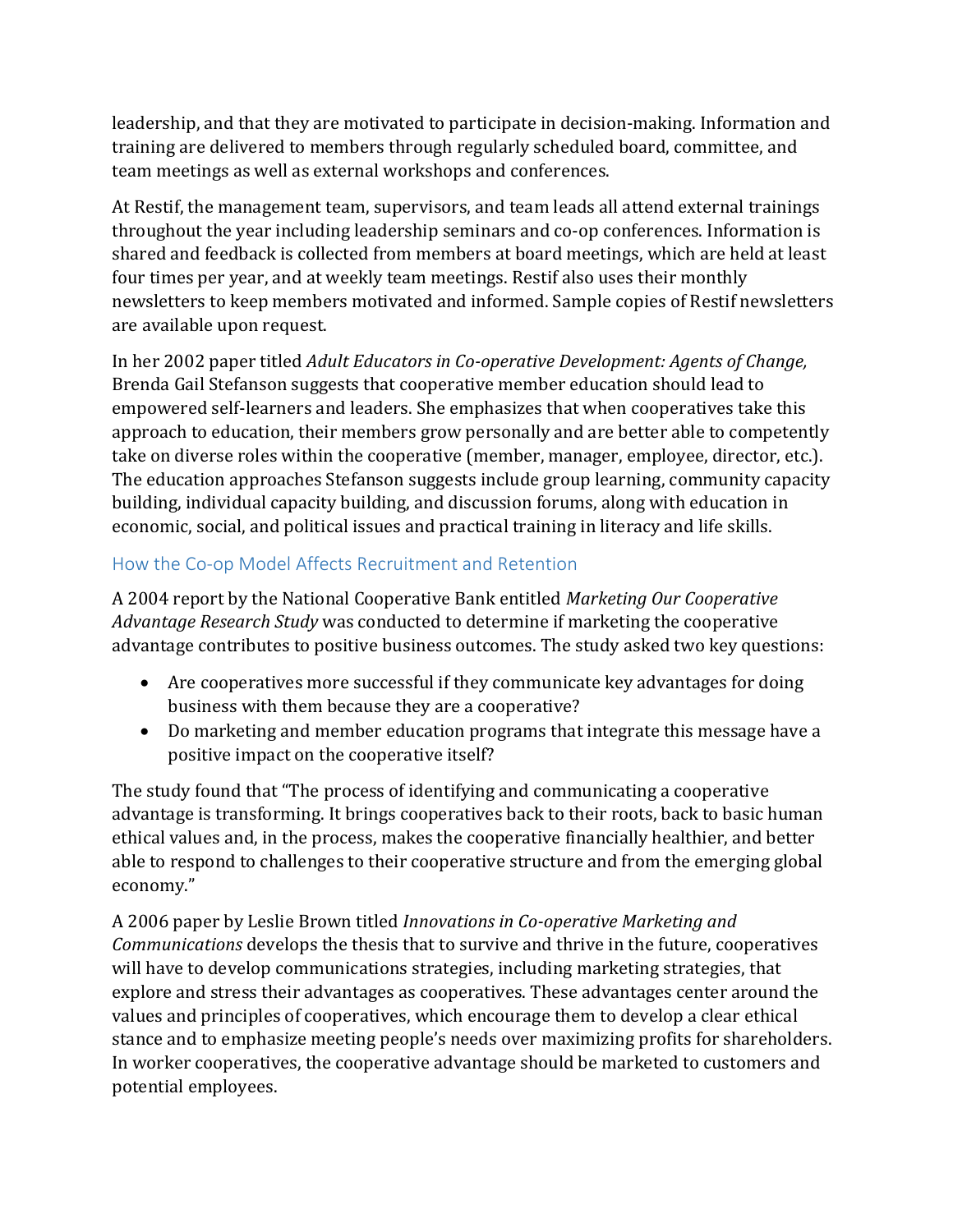All seven of the co-ops interviewed indicated that being a cooperative helps them retain high quality employees and their retention rates support this belief. Reasons cited include higher wages and patronage for members, improved working conditions compared to competitors, and the ability to cross train and switch to new positions within the cooperative. Roughly one-third of Rainbow Grocery's employees have been with the cooperative for over 20 years and Casa Nueva only loses one or two of their 20 plus members per year, which is impressive for the restaurant industry, which has notoriously high turnover rates. Equal Exchange has developed an ambitious goal of a 90 percent retention rate and they would have achieved it in 2015 if several people had not retired that year. They still had an impressive retention rate of 87 percent. Arizmendi's retention rate is generally high, but it varies slightly between the bakeries based on the wage offered. Wages range from \$15 per hour (plus tips and benefits) at newer co-ops to \$35 per hour inclusive of patronage and benefits at established co-ops.

The responses were mixed regarding the effect being a co-op has on employee recruitment. Rainbow Grocery, Union Cab, and Equal Exchange all stated that being a worker co-op helps with recruitment. Union Cab tends to attract the cream of the crop and regularly receives applications from drivers who work for other cab companies. The drivers are trained and already know the city and are attracted to Union Cab's promise of a living wage. Union Cab has also hired people who were not necessarily interested in being a cab driver but wanted to work for a cooperative.

The remaining four cooperatives have found that being a co-op either does not help recruitment at all or has mixed effects. Arizmendi bakeries have found that being a cooperative can sometimes make it difficult to recruit bakers since they are looking for bakers who are interested in baking *and* cooperation. Bakers need to have a "co-op personality" and some candidates can be turned off by the cooperative's slower decisionmaking process.

Childspace pays lower entry-level wages than their competitors but offers a generous benefits package including health insurance and paid time off. Being a cooperative has not improved Childspace's recruitment efforts and a relatively small percentage of the employees are owners (30 percent), however once employees do become members they rarely leave. Restif has also found that being a cooperative does not improve recruitment and acknowledges that recruitment is tough across the cleaning industry. Despite this, Restif has found that being a cooperative positively impacts their retention of employees and that employees who become owners after the four-month trial period rarely leave. Restif pays its owners well above the industry standard, which results in a low turnover rate. Restif includes information in their job postings about the higher pay rates after the four months, but it still does not improve recruitment. Restif's general manager assumes the discrepancy is due to the fact that many people cannot afford to make \$10 per hour (the entry level wage) for the four-month trial period.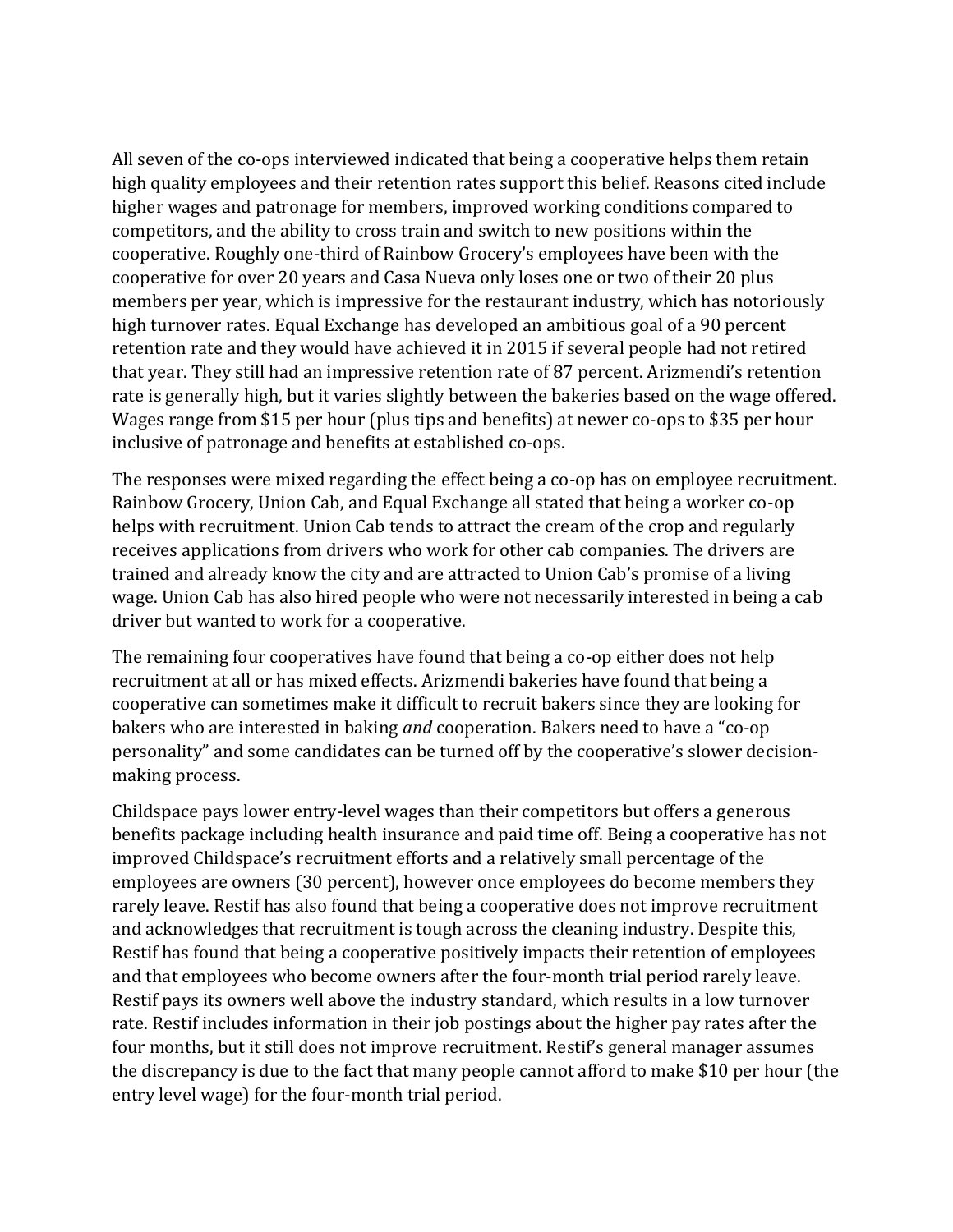The three factors or "cooperative differences" that appear to be most effective at recruiting and retaining high quality workers are as follows:

- o Higher compensation through wages, benefits, and/or patronage
- o Worker centered environment with participatory decision-making structures
- o Alignment with organizational mission or cooperative values

Employees respond differently to the incentives a cooperative provides for being a member. For some, there must be a financial incentive such as increased wages or patronage dividends. In other cases, employees are sufficiently motivated by the prospect of increased control over their work environment and the future of the company. Employees can also find a deep level of satisfaction and motivation from working for an organization that has a mission that aligns with their personal values. While it is not clear if this type of motivation results in increased membership, it can attract highly motivated candidates to the company in the first place.

# Advantages and Disadvantages of Being a Worker Owned Cooperative

As worker cooperatives devise strategies for communicating their cooperative advantages to customers and potential members, they should hone in on their co-op's particular vision of the "cooperative difference." The cooperatives interviewed listed the following key advantages and disadvantages of being a cooperative.

# Advantages and Opportunities

- Lot of different minds and diverse strengths brought to addressing issues; combining everyone's ideas, viewpoints and talents.
- Ability to pay wages that are higher than industry standards.
- As owners, take pride in their work; one's performance directly affects success; worker owners' passion for success; committed to making something good; satisfaction/pride in owning a highly respected business; has seen worker owners' self-esteem and confidence boosted incredibly. This leads to high levels of customer service.
- Business is entrenched in community; customers support because of this.
- Enormous flexibility to make changes, e.g., can avoid layoffs/closing during down times.
- Ability to develop strong skill base due to unlimited opportunities for cross-training.
- Opportunity to lift people up; can be empowering for disadvantaged job seekers
- Opportunity to do good in community; established co-ops have more time and funds to volunteer and make other contributions; part of their ethos (concern for community principle).
- Opportunity for self improvement and training. Being a co-op, you have the opportunity to put money into education and training.
- Feeling like you're contributing to something bigger than the company.
- Worker owners' passion for success.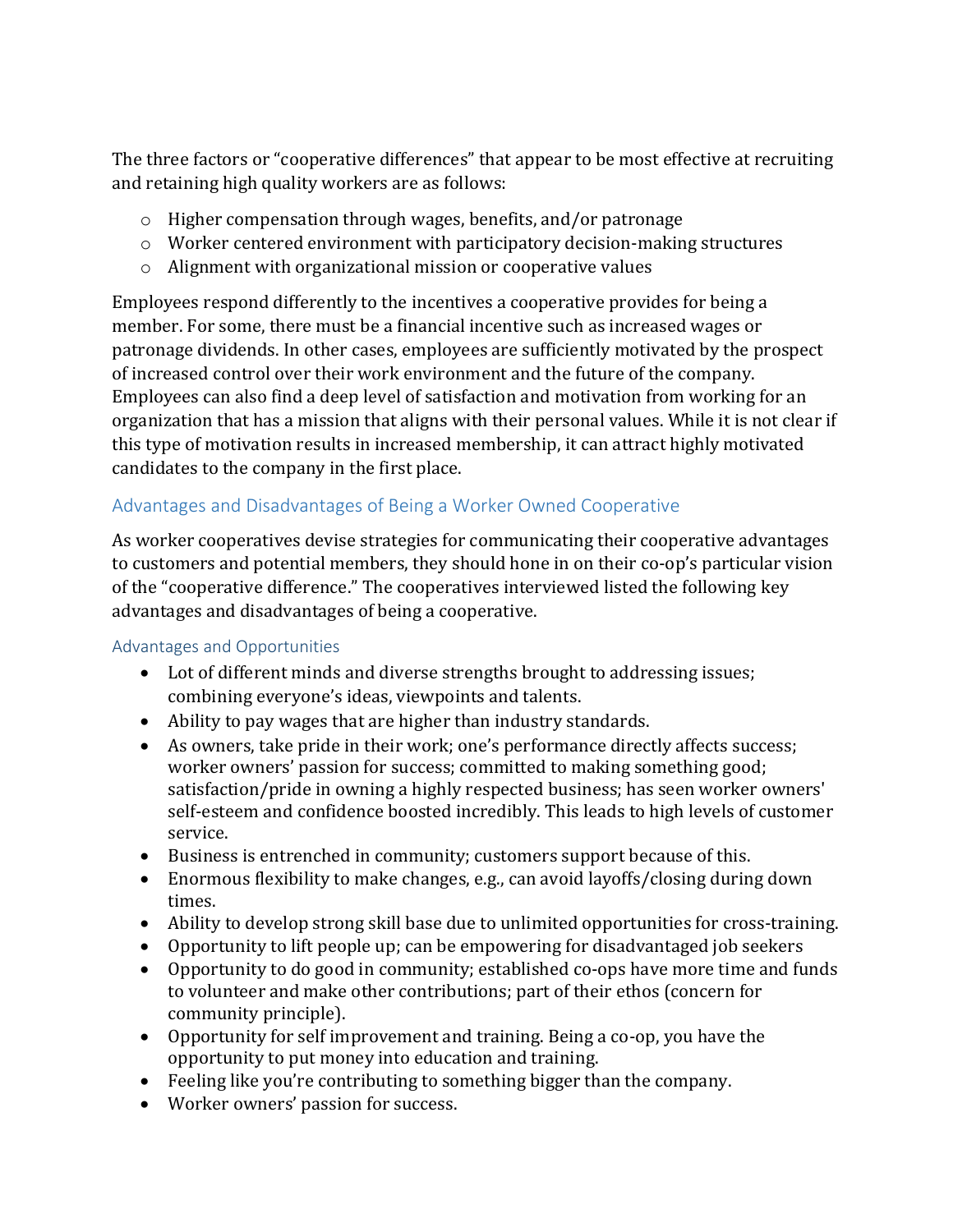- In case of Childspace, broader perspective on childcare field; e.g., currently getting inquiries about model from other cities … workers see that they are "experts"
- As a worker, you get to participate in management decisions either directly or through electing the board and holding the directors directly accountable for their decisions.
- Ability to develop strong skill base due to unlimited opportunities for cross-training.

### Disadvantages and Challenges

- Getting along with each other; making decisions based on what's best for business vs. individual (e.g., health insurance co-pay and benefits in general).
- Conflict resolution can be hard (conflicts usually personality-driven; have to learn how to own business together).
- With cooperative structure, no boss, all are responsible to all; decisions take a lot longer, can be frustrating; Slowness in getting things done; slower decision-making process can be frustrating.
- In cases where not all employees are owners, two classes of workers can develop, creating us vs. them tension.
- Business suffers from insularity of culture and resistance to change; cultural shifts needed to adapt to market changes.
- Workplace can become permissive; challenge in keeping people accountable and developing effective systems for evaluation and discipline.
- Risk of burnout when people take on too much.
- Recruiting new owners can be a challenge.
- Financing (many banks not friendly to co-ops).
- People often have misconceptions that their idea or opinion will always be incorporated because they are an owner, but that is not always the case.
- Decisions take longer to make. Often they're much better decisions because of that but it can be very frustrating.
- The effects of people not pulling their weight are felt more severely.
- Managing people's expectations about what it means to be part of a worker cooperative.
- At Equal Exchange, salaries are a little lower than the average for their industry. They have never promoted Equal Exchange as a wealth accumulation organization. It is related to their relationship with the farmers. Don't want to feel like they are making themselves rich off of the backs of the farmers.
- If there are employees who end up disillusioned or disengaged, it dilutes the efforts of the cooperative.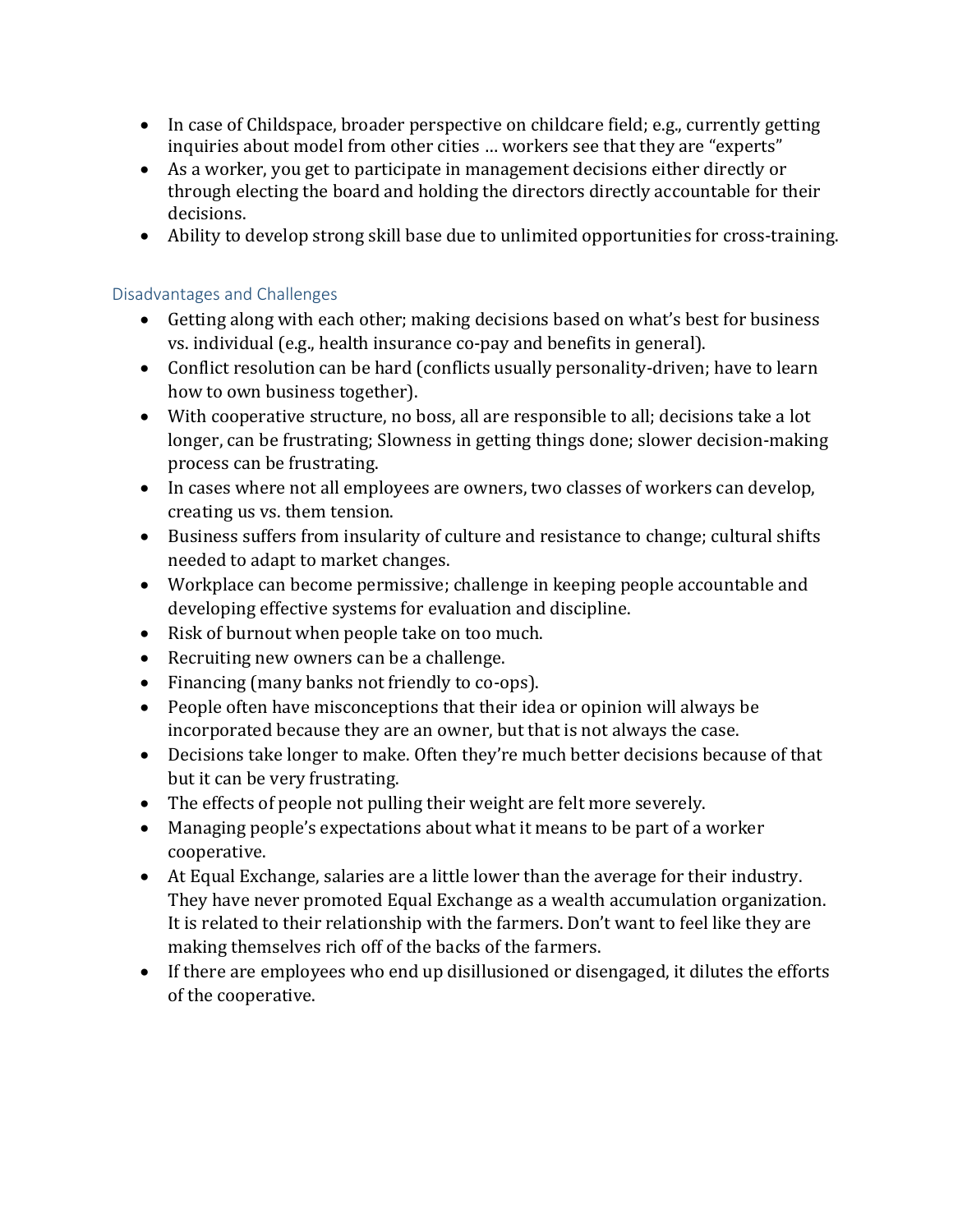#### **Conclusions**

A strong member education program can have benefits at all levels of the organization. As a worker cooperative designs its education program, it should identify its unique "cooperative differences" and develop a strategy for effectively communicating them to customers, members, and prospective employees. As part of this process, the co-op will need to gain a strong understanding of the incentives that will motivate prospective employees to become active members of their cooperative. If developing an internal member education program is not feasible, there are many outside experts and resources that can provide support.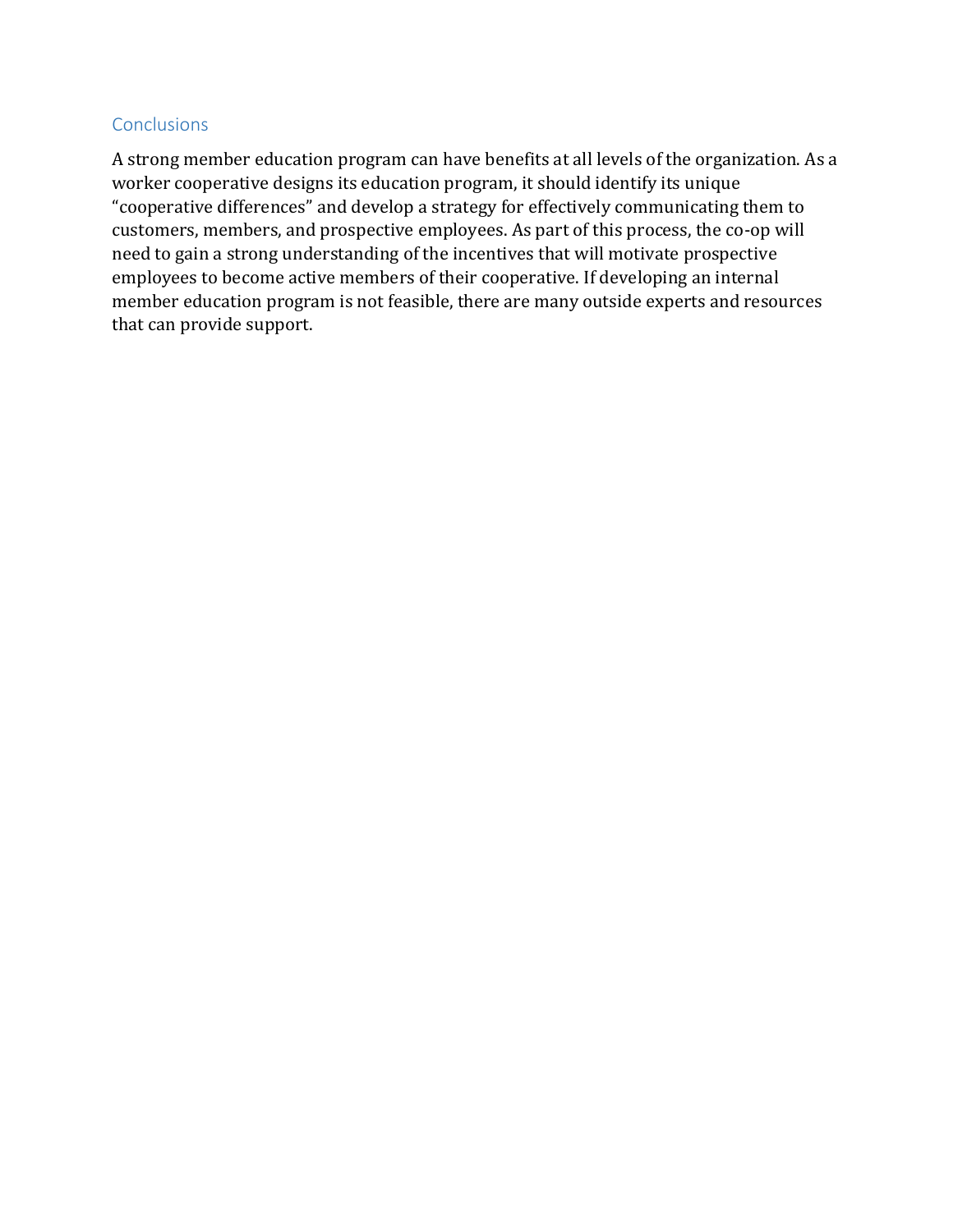# APPENDIX F: A LITERATURE REVIEW on the TOPICS of CO-OP MEMBER EDUCATION and **COMMUNICATION**

*(Content provided by the University of Wisconsin Center for Cooperatives)*

# **1. [Cooperative Education Survey: Cooperatives' Version](http://www.rd.usda.gov/files/rr119.pdf)** John R. Dunn, Agricultural Cooperative Service, USDA, 1993

This survey was conducted to obtain the opinions of people involved in cooperative education from a broad range of cooperative sectors. When asked to indicate how important they felt cooperative education was to the success of their cooperatives, the goal of "improving member relations" was by far the most frequently selected along with "understand co-op principles", "increase business volume", "enhance co-op's public image", "improve member decision making" and "provide information".

Of the 141 respondents reporting spending levels, the average organization spent \$57,923 on cooperative education. Marketing and supply cooperatives tended to spend a little more. Most respondents had quite modest spending levels of less than \$30,000. Cooperative members, directors, and employees were the most important target audiences for education spending. Because of their public service role, service cooperatives placed more emphasis on customer education.

As far as cooperative education programs, respondents have put on their own internal programs, join other organizations in sponsoring specific programs, support programs through membership in various groups that perform educational functions, or encourage individual participation in cooperative education by providing scholarships.

Only 22 respondents said their organizations had full time education directors. Typically, education program duties were assigned on a part-time basis to member relations or communications staff. 74 organizations used this approach.

Respondents ranked cooperative education topics and the top seven, in priority order, were: Cooperative principles and practices, Director roles and liabilities, Cooperative management and operations, Cooperative philosophy, Board-management relations, Cooperative finance, Rights and duties of cooperative members.

# **2. [A Study on Member Education and Communications Programs in Rural](https://repositories.tdl.org/ttu-ir/bitstream/handle/2346/17434/31295016605841.pdf?sequence=1&isAllowed=y)  [Electric Cooperatives](https://repositories.tdl.org/ttu-ir/bitstream/handle/2346/17434/31295016605841.pdf?sequence=1&isAllowed=y)**

Michael M. Haigh, Graduate Faculty of Texas Tech University, 2000

The purposes of this study were to (1) provide an accurate assessment of member education and communications programs in rural electric cooperatives in the United State; (2) identify the importance of member education and communication programs in rural electric cooperatives especially during times of mergers and deregulation; and (3) identify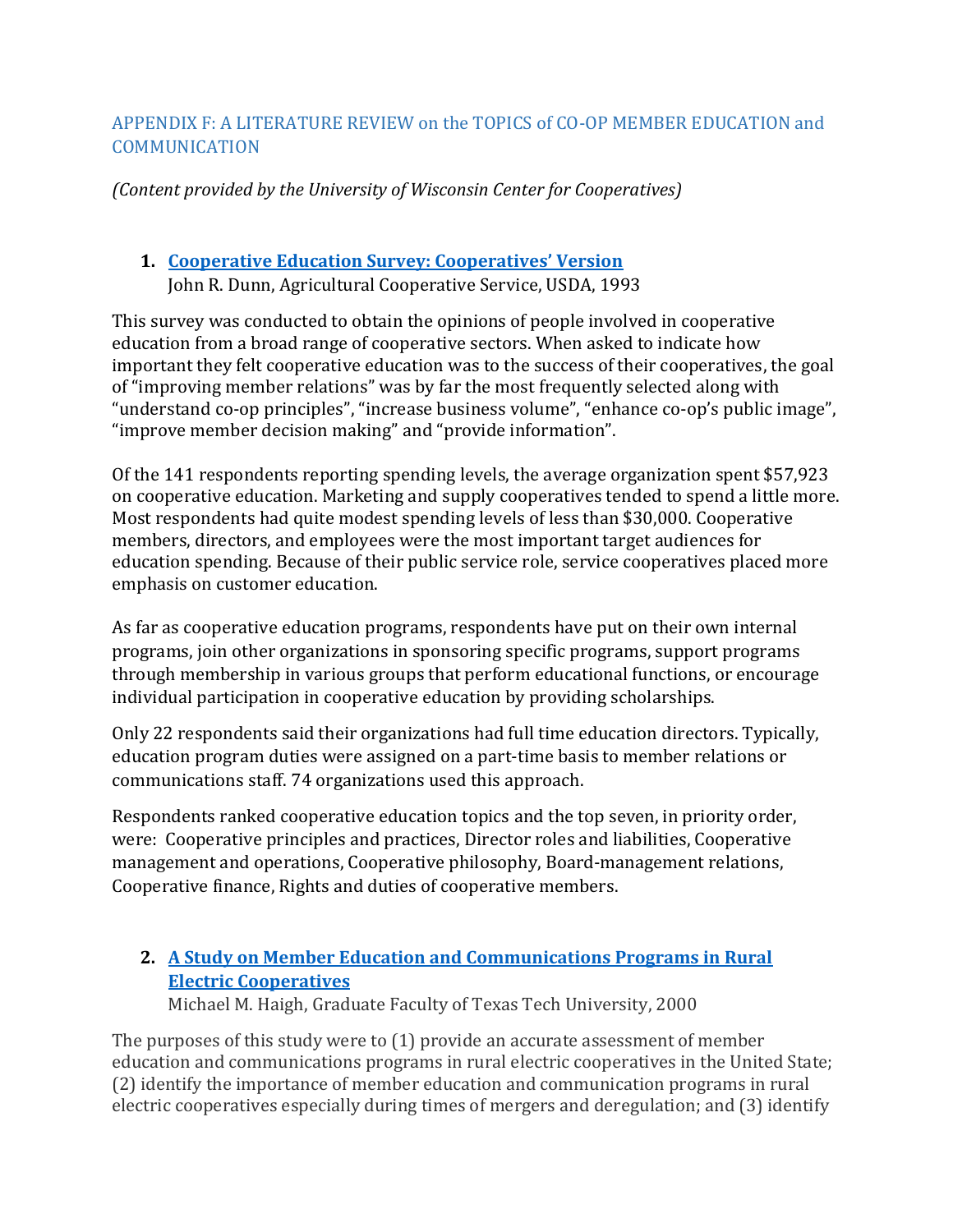if these cooperatives were upholding cooperative principle number five. The primary goal of cooperative education was to improve member

relations. Enhancing the cooperatives image, providing information, improving decision making,

and improving employee knowledge were also primary goals for cooperative education. Increasing business volume and increasing membership were not the primary goals of cooperative education.

Within the cooperative, members were the priority audience for communication and education, employees and management came next. The board of directors, potential members, delegates, and other audiences were lower priorities. Priority topics for education and communications: 1. Deregulation and a changing industry – highest priority. 2. Informing members about cooperative philosophy, the seven cooperative principles, and the rights and duties of cooperative members were also important. Other topics including cooperative management and operations, cooperative organization and structure, director roles and responsibilities, board-management relations, cooperative history, and mergers and consolidations were topics of less importance for communicating to the memberowners. Newsletters were the most common form of communications used to keep members informed. Other written materials and annual meetings were also used. Web pages and e-mail were seldom used to communicate with members.

# **3. [Cooperative Education Inventory Study](http://community-wealth.org/sites/clone.community-wealth.org/files/downloads/report-amendah-clamp.pdf)**

Eklou Amendah & Christina Clamp, Center for Co-operatives & CED, Southern New Hampshire University, 2014

This research has been developed to guide The Cooperative Foundation in its role as a funder of groups developing new cooperative education materials. The study has surveyed cooperative educators nationally about the types of educational activities they conduct and the educational materials used in their educational programming.

The survey found a very limited number of organizations create their own materials. The study found that the USDA's cooperative publications are commonly used even though many of their publications were originally intended for a rural and agricultural audience. The Northcountry Cooperative Foundation Toolbox, University of Wisconsin's Center for Cooperatives'materials, state councils' materials were also used widely. The Co-opoly game developed by the Toolbox for Education and Social Action is also used frequently by those who responded to the survey. The materials less used are by co-op educators are the scholarly materials since they can be only used effectively with a well-educated audience.

The key findings regarding assessing the abilities of organizations to develop materials is that new education materials should be developed by people with firsthand experience in cooperatives and who are experienced educators knowledgeable of participatory and popular education pedagogy. Not all co-op education organizations will freely share materials with others in the field. Consultants who have developed their own curriculum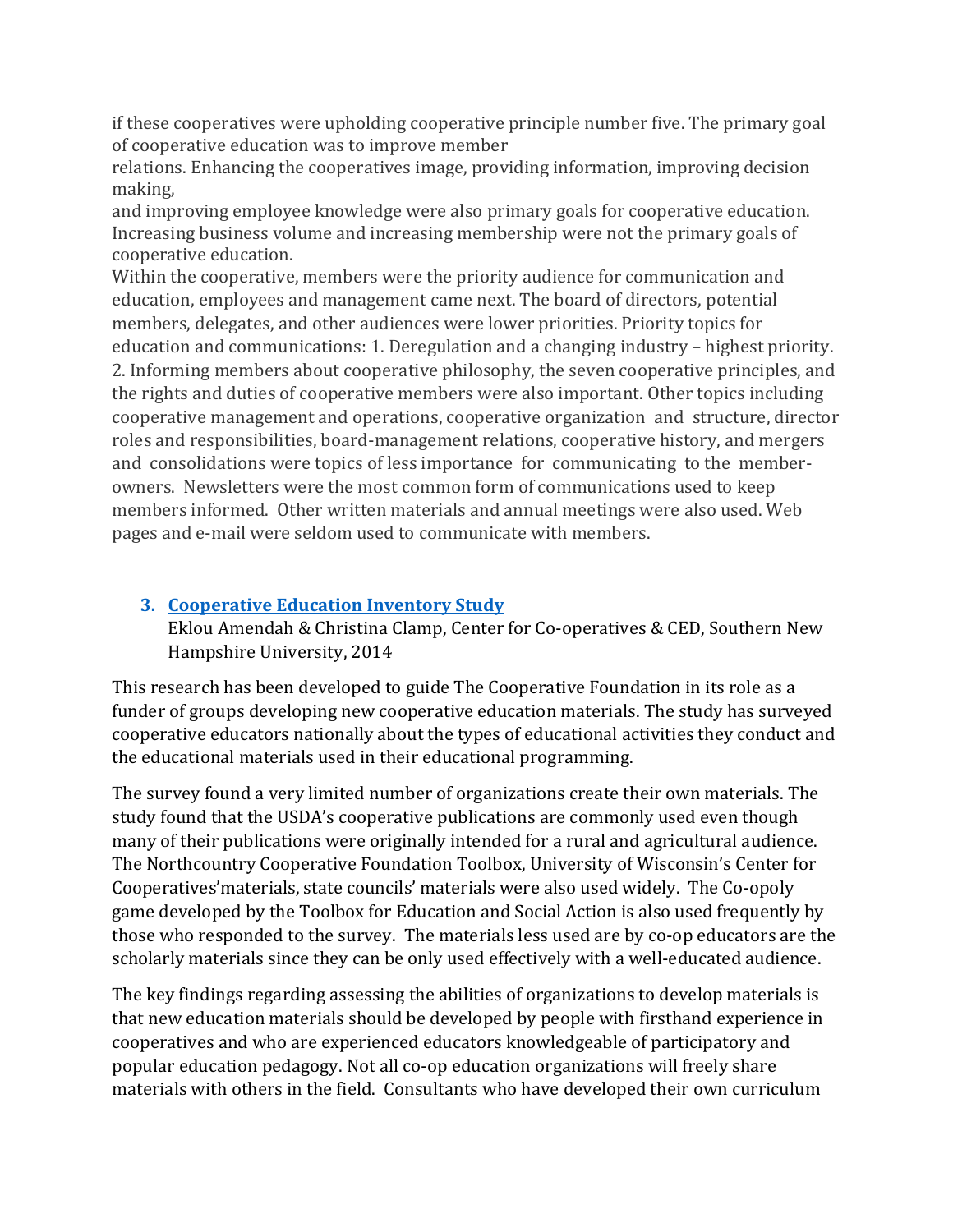are less likely to share what they have developed. There is a need to convene educators to share their materials and to provide peer to peer assessment.

Those working with Latino groups indicated that their resources are limited and inadequate for Spanish language resources. It is important to have the trainings delivered by Latinos in order "to build trust and a sense of empowerment". A cooperative development center that worked with Native Americans found that as ownership has shifted to a more individualistic ownership form, this has created a cultural shift and barrier to shared ownership. The second barrier is the association of democratic control with the US government.

There is also a need for more accessible materials on legal incorporation state by state and cooperative finance. New interactive resources that are web based such as games are needed.

# **4. [Factors Contributing to Effective U.S. Cooperative Member-owner](http://ageconsearch.umn.edu/bitstream/143027/2/Brown,LisaFactorsContributingtoEffectiveCoopCommunications_Final.pdf)  [Communications](http://ageconsearch.umn.edu/bitstream/143027/2/Brown,LisaFactorsContributingtoEffectiveCoopCommunications_Final.pdf)**

Lisa N. Brown, Oklahoma State University, 2013

Agricultural cooperatives are not completely effective in communicating with memberowners, as they could increase the use of more diverse communications to reach all members. Most cooperatives continue to use newsletters, face-to-face contact and websites as the most common communication vehicles to reach member-owners, while incorporating Enewsletters. Recently, daily email communications has increased, while cooperatives have decreased sending direct mail pieces. Overall, cooperative managers and board members find some importance on communicating member-owner responsibilities and benefits, communicating the cooperatives' overall goals and purpose and news, and communicating related-industry news and market trends.

Cooperative membership is normally distributed, while having much of their member owners between the ages of 41 and 70 years old. Online presence and digital resources is expected to continue as younger members join cooperatives across the U.S. Having personnel in a communications capacity increases the probability of effectively communicate the cooperative's key messages. Over 90% of agricultural cooperatives have websites, however, only 29% cooperatives had information on their websites about cooperative governance, which includes members' responsibilities and benefits. The majority of agricultural cooperative websites have industry news and market trend information.

Cooperative firms appear to be slow in adopting communication tactics appealing to younger members. Additionally, cooperatives do not effectively communicate information on patronage refunds, retained equity and governance. This suggests they miss the opportunity to inform young producers and non-members about the structure of the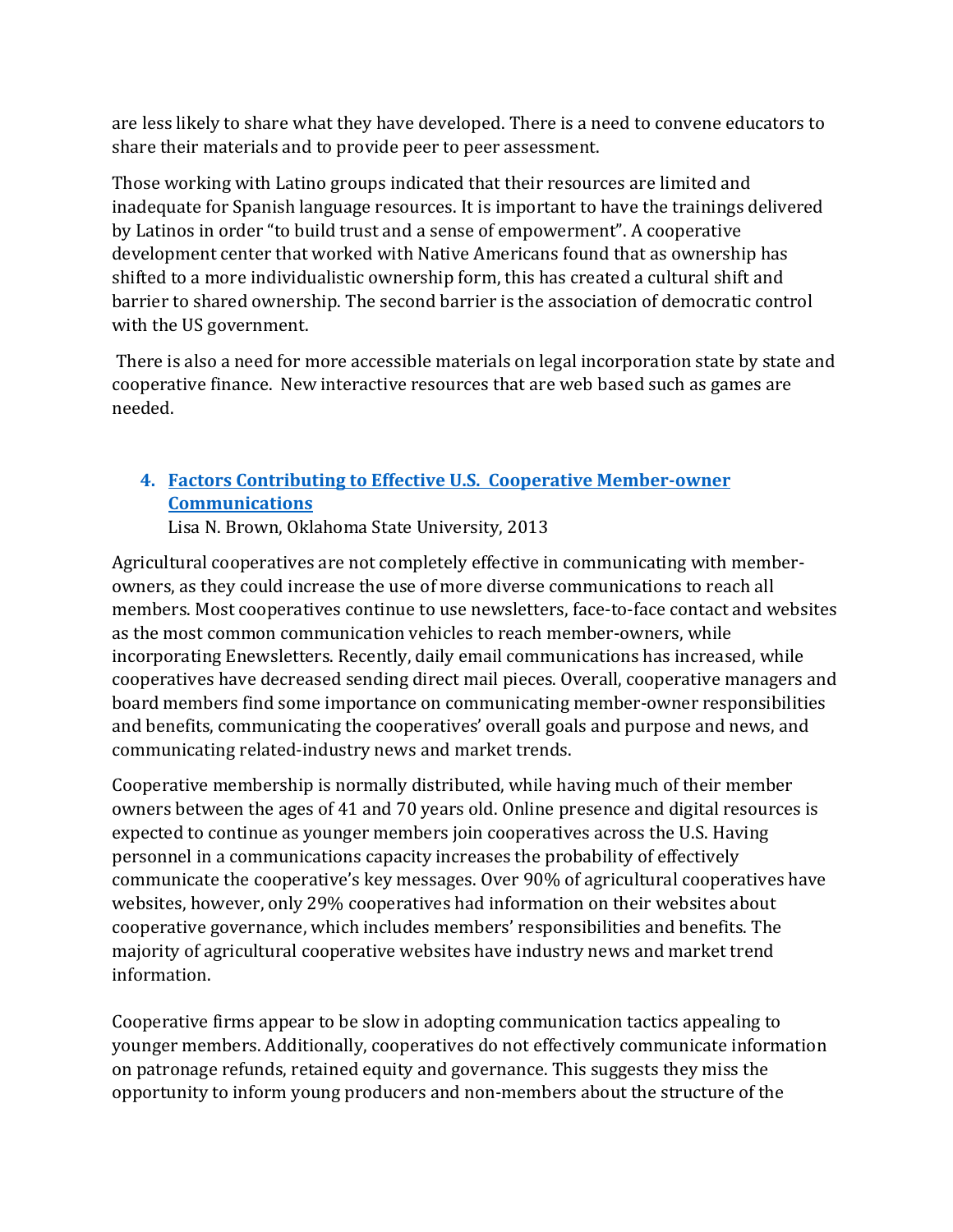cooperative's value package and business model, in addition to increasing total cooperative membership. The answer to effective communications for the respective

cooperatives does not require an extensive portfolio of communication tactics, but rather tactics

to reach multiple audiences, be consistent in key messages, be timely and have a sense of quality

and usability.

# **5. [The Fifth Co-operative Principle in Action:](http://usaskstudies.coop/documents/books,-booklets,-proceedings/Fifth%20Co-op%20Principle%20final.pdf) Mapping the Co-operative [Educational Initiatives of Canadian Co-operatives](http://usaskstudies.coop/documents/books,-booklets,-proceedings/Fifth%20Co-op%20Principle%20final.pdf)** Erin Hancock and Annabelle Brault, 2016

This study explores the application of the international Co-operative Alliance's fifth cooperative principle (education, training, and information) within Canadian co-operatives. It has identified associations and federations playing a primary role in offering educational initiatives (38%) and have the potential to offer initiatives covering a wide range of topics and the opportunity to reach a great number of stakeholders. Whereas primary co-ops might pitch their value proposition more specifically in terms of their products and services.

Many co-ops offer the same types of programs — governance training and co-op basics, for example. This suggests an opportunity to collaborate, to develop a shared resource hub, and to establish more national initiatives to avoid duplication. Seminars and workshops were the most commonly employed delivery method for stakeholders within the cooperative economy. The vast majority of educational programming is still offered face-toface, even though it is becoming more common to offer online resources and training. "Consumer co-ops" and "associations and federations" offer the most educational initiatives, while "multistakeholder" co-ops and "worker" co-ops offer the least.

Managers/executive directors were the most common target audience and 65% of the topics that address this group were co-op issues. Board directors were the second most commonly targeted audience and 73% of the topics were co-op related as opposed to sector or non–co-op topics. These findings illustrate a commitment to educating cooperative leaders using a co-op–centered framework rather than a conventional business approach. Results highlight the opportunity to develop more programming for people less often targeted by current initiatives, such as policy makers, the general public, and youth.

Across target audiences, delivery methods, and (to a lesser extent) sector, co-operative topics were consistently addressed more often than technical topics. So although the co-op movement sees value in educating its stakeholders in the skills specific to their economic sector or industry, the priority is clearly on educating stakeholders in co-operative principles, values, business practices, and related concepts.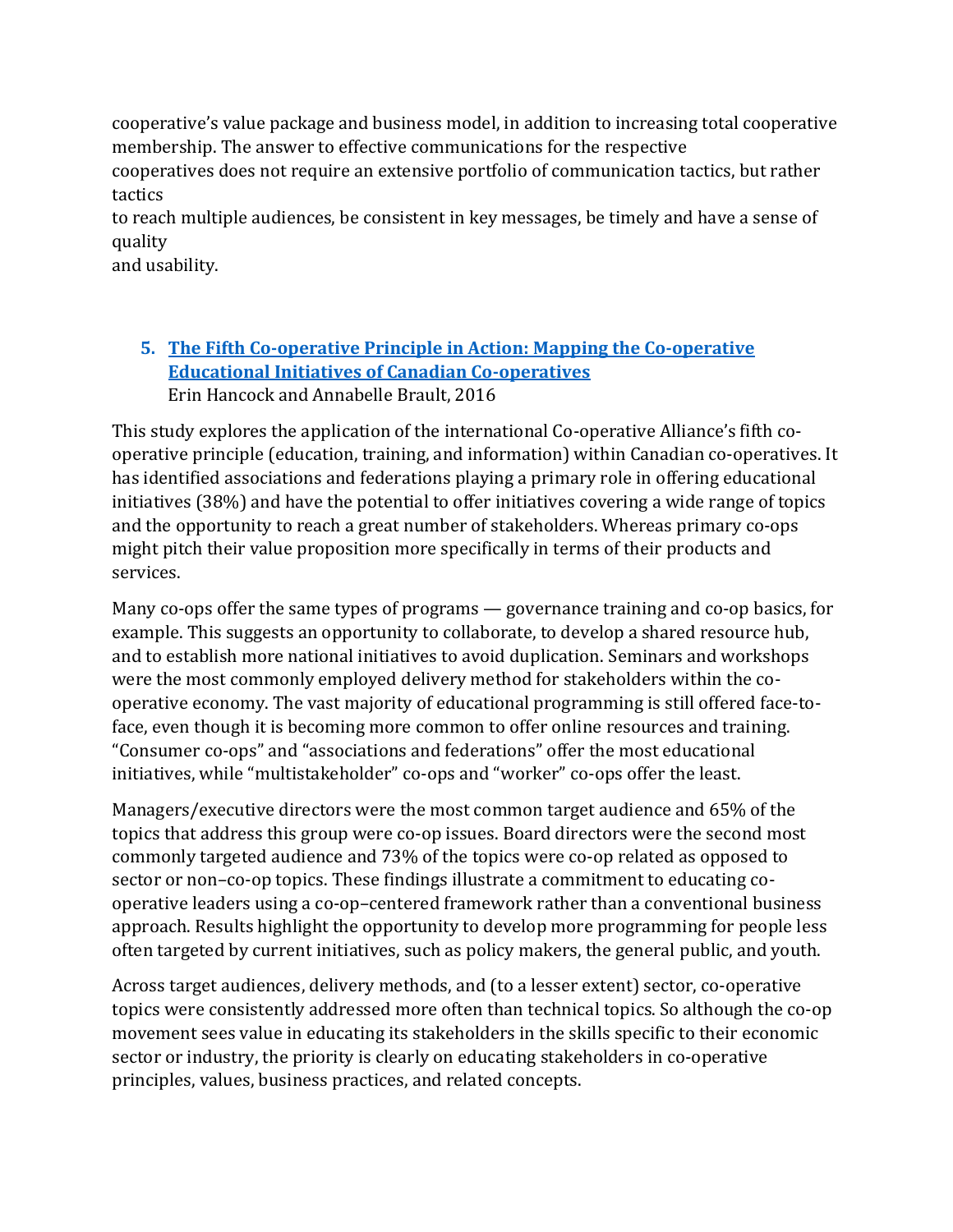# **6. [Cooperatives and Member Commitment](http://citeseerx.ist.psu.edu/viewdoc/download?doi=10.1.1.114.2&rep=rep1&type=pdf)** Murray Fulton, 1999

The purpose of this paper is to examine the role that member commitment plays in cooperative organizations. Member commitment is a preference by members for something that is offered by the cooperative and not by an IOF. Historically, the source of member commitment can be linked to cooperative ideology, or the preference that some farmers had for doing business with organizations they owned and controlled. The traditional form of member commitment appears to be waning. This loss of member commitment is coming at a time when cooperatives are facing some tremendous challenges. One of the more important challenges is that coops are being asked to focus their efforts more and more towards the final customer, whether this is a further processor or a final retailer. Such a strategy is vital, since long-term success for the co-op depends on its ability to meet its customers' needs. However, this strategy has problems if it reduces the co-op's focus on its members. A loss of member focus can have quite damaging results if it occurs at the same time that traditional member commitment is falling. While co-ops require a focus on the downstream portion of the supply chain, they also need to focus on the upstream portion, since the two can rarely be separated. Cooperatives therefore need to find ways of re-introducing member commitment to their organizations. Member commitment is created when the co-op finds a set of characteristics that appeals to the members but not to the non-members. While some of these traditional mechanisms for creating member commitment may still work, co-ops need to look for new ways of connecting with their members. New Generation Co-ops, for instance, appear to be using the opportunity for farmers to invest in downstream enterprises as a distinguishing feature.

# **7. [Innovations in Co-operative Marketing and Communications](http://usaskstudies.coop/documents/books,-booklets,-proceedings/Innovations%20Co-op%20Marketing.pdf)** Leslie Brown, University of Saskatchewan, 2006

This paper develops the thesis that to survive and thrive in the future, co-operatives will have to develop communications strategies, including marketing strategies, that explore and stress their advantages as co-operatives. It suggests a framework for integrating marketing into an overall communication strategy that is integrated and centered on the particular co-op's vision of the "co-operative difference." These advantages center around the values and principles of co-operatives, which encourage them to develop a clear ethical stance and to emphasize meeting people's needs over maximizing profits for shareholders.

#### **8. [Marketing Our Cooperative Advantage](http://www.cdi.coop/wp-content/uploads/2014/06/ncbsmall2.pdf)**

Tom Webb, The Cooperative Development Institute, MA, 2005